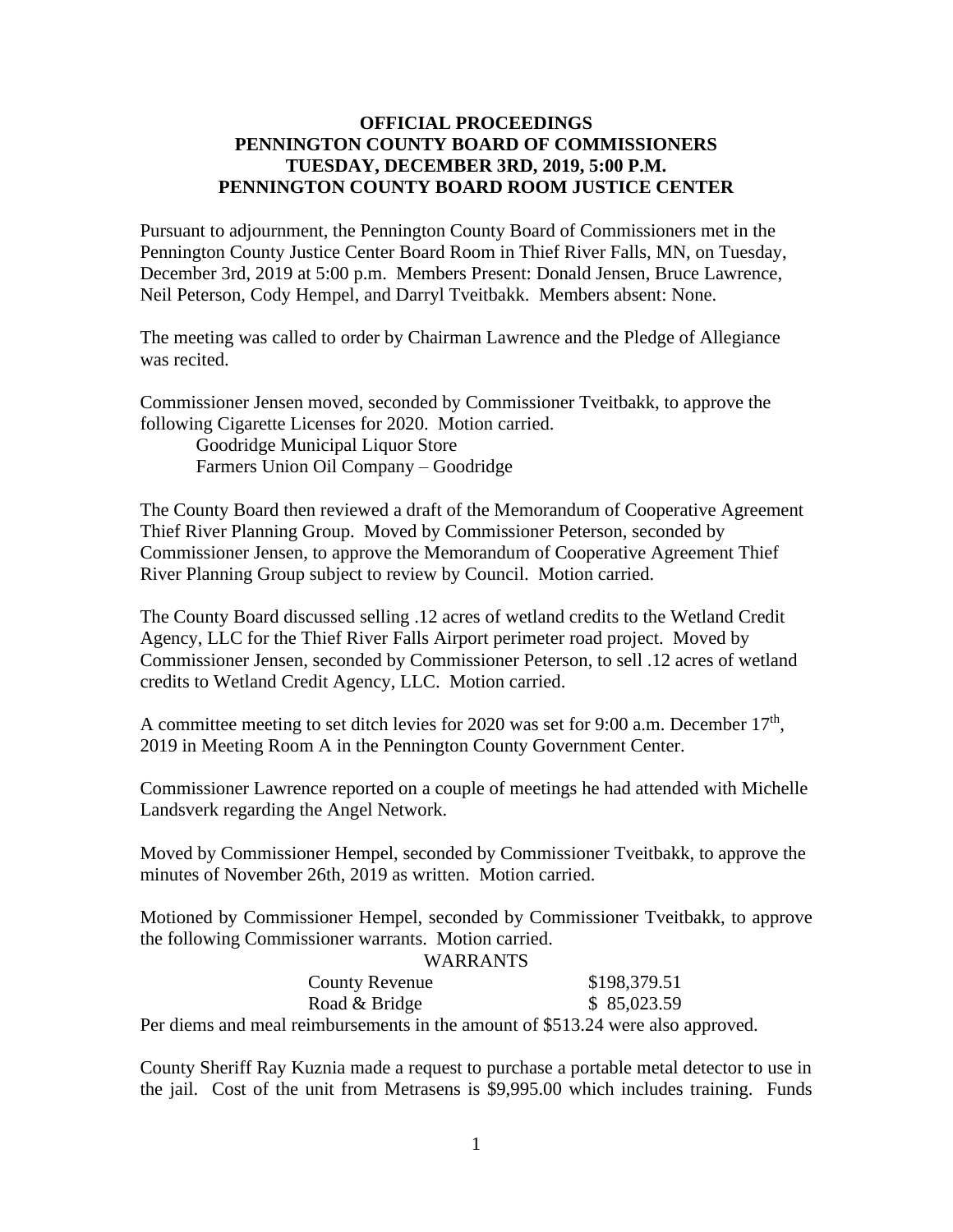could be used from the Canteen Account. Commissioner Hempel moved, seconded by Commissioner Peterson, to purchase the portable metal detector from Metrasens using the Canteen Account balance. Motion carried.

The County Sheriff then discussed how unsafe the ice was on the river and recommends that people stay off the river.

The County Board then discussed the County Board salary for 2020. On a motion by Commissioner Hempel, seconded by Commissioner Tveitbakk, the County Board salary for 2020 was set at \$21,000.00. Motion carried.

At 6:00 P.M. the County Board Chairman recessed the County Board meeting and called the 2020 Budget and Levy Hearing to order.

Present at the meeting were Adeline Olson - County Assessor, Julie Sjostrand - Human Service Director, Scott Sommers - Fiscal Supervisor, - Ken Olson - County Auditor/Treasurer, Pennington County Sheriff – Ray Kuznia, and Dave Hill - Editor of the Thief River Falls Times.

Ken Olson was then called upon to review the summary budget and levy comparison provided to those in attendance. The proposed levy increase was 3.5% over 2019.

The Chairman then asked for comments and questions. No questions were asked and the budget and levy hearing was closed at 6:20 p.m. and the County Board Meeting was called back to order.

The following resolution was introduced by Commissioner Jensen, seconded by Commissioner Tveitbakk and upon vote was unanimously carried.

## **RESOLUTION**

**WHEREAS**, the Pennington County Board of Commissioners has reviewed the department budgets for 2020 at several County Board meetings and at this time finds no further changes.

**NOW, THEREFORE, BE IT RESOLVED**, that the following budgets for 2020 are approved.

| <b>FUND</b>                 | <b>REVENUE</b> | <b>EXPENDITURES</b> | +/-RESERVE      |
|-----------------------------|----------------|---------------------|-----------------|
| <b>General Revenue</b>      | \$9,447,815    | \$9,221,204         | 226,611         |
| Road & Bridge               | \$12,373,459   | \$12,373,459        |                 |
| Welfare                     | \$5,384,650    | \$5,337,057         | \$<br>47,593    |
| Debt Service                | \$1,137,822    | \$1,073,106         | \$<br>64,716    |
| <b>Solid Waste Facility</b> | 94,661<br>\$   | 123,950             | \$<br>$-29,289$ |
| <b>Ditch Maintenance</b>    | 252,000        | 252,000             |                 |
| Tax Forfeiture              | 10,000<br>S    | 10,000<br>\$        | $\Omega$        |
| Capital Improvement \$      | $\theta$       | 375,966             | $-375,966$      |

The following resolution was introduced by Commissioner Peterson, seconded by Commissioner Jensen, and upon vote was unanimously carried.